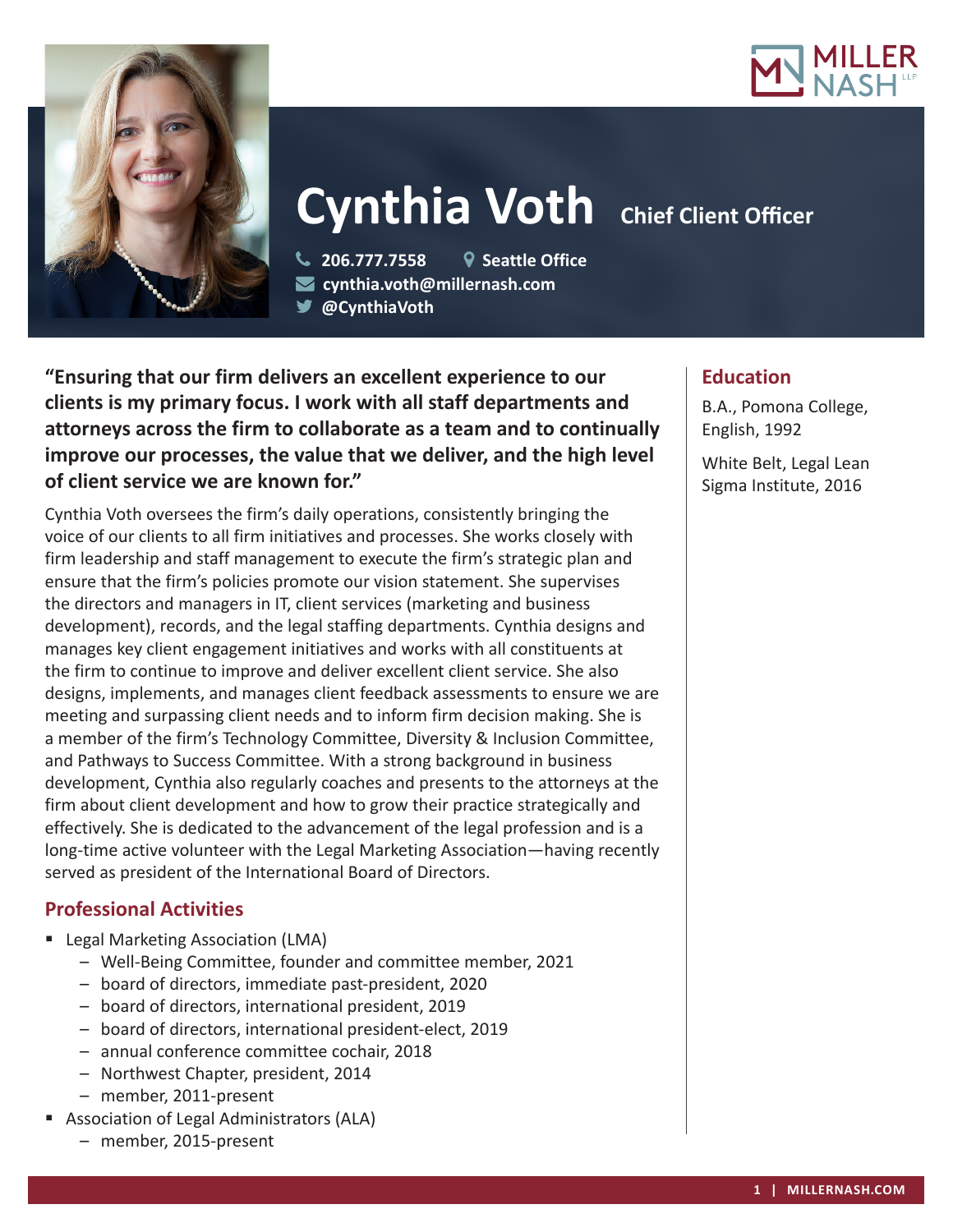

- **Corporate Legal Operations Consortium (CLOC)** – member, 2019-present
- Legal Value Network (LVN)
	- member, 2020-present

#### **Civic Activities**

- West Seattle Soccer Club, youth soccer coach, 2003-2016
- Girl Scouts of Western Washington, troop leader, 2005-2011

### **Presentations**

- "Practical Wellness Resources for the Legal Space," Legal Marketing Association, 2021 Annual Conference (Oct. 2021)
- "Next Big Thing Collaborating Across Departments," Legal Marketing Association, Next Big Thing series (Oct. 2021)
- "Successful Business Development Strategies," Oregon Bankers Association, Marketing Roundtable Series (June 2021)
- "Business Development Lessons Learned from the Pandemic," Ackert Advisory webinar (May 2021)
- "Virtual Business Development: Getting Creative in Changing Times," International Bar Association, Legal Business Development Global Virtual Summit (Sept. 2020)
- "Delivering Excellent Client Experience: The Key to Attracting and Expanding Work with More Clients," IMH, 2nd Cyprus Legal Conference (Sept. 2020)
- "Building Greatness: Create a Personalized Roadmap of Your Career," Legal Marketing Association, LMA West virtual program (June 2020)
- "9 to 5: Business As (New) Usual During COVID," Society 54 (May 2020)
- "Effective Business Development & Client Service Strategies in the Changing Legal Landscape," The Seminar Group, CLE Bootcamp (Dec. 2019)
- "Marketing Your Practice: Effective Business Development & Client Service Strategies," Washington State Bar Association (WSBA), 2018 Real Property, Probate and Trust Section Midyear Meeting & Conference CLE (June 2018)
- "Business Development and Client Service Best Practices for 2018," International Right of Way Association (IRWA) Chapter 4 (Feb. 2018)
- "Business Development Best Practices: Getting A Strong Start to Your New Year," Washington State Bar Association (WSBA), New Year, New Marketing Practices CLE (Jan. 2018)
- "Delivering Excellent Client Service as part of the Law Office Management and Marketing Roundtable," The Seminar Group, CLE Bootcamp (Nov. 2017)
- "Big-Law Marketing Techniques on a Small-Firm Budget," Washington State Bar Association (WSBA), Solo and Small Firm Conference CLE (July 2017)
- "Maximizing Networking Opportunities," Miller Nash Graham & Dunn (Mar. 2017)
- "You're Attending A Conference, Now What?" Legal Marketing Association, LMA West program (Mar. 2017)
- "Networking Online and Offline," International Right of Way Association (IRWA) Chapter 4 (Feb. 2017)
- "Developing Successful Attorney/Marketing Relationships," Legal Marketing Association LMANext Seattle (Nov. 2016)